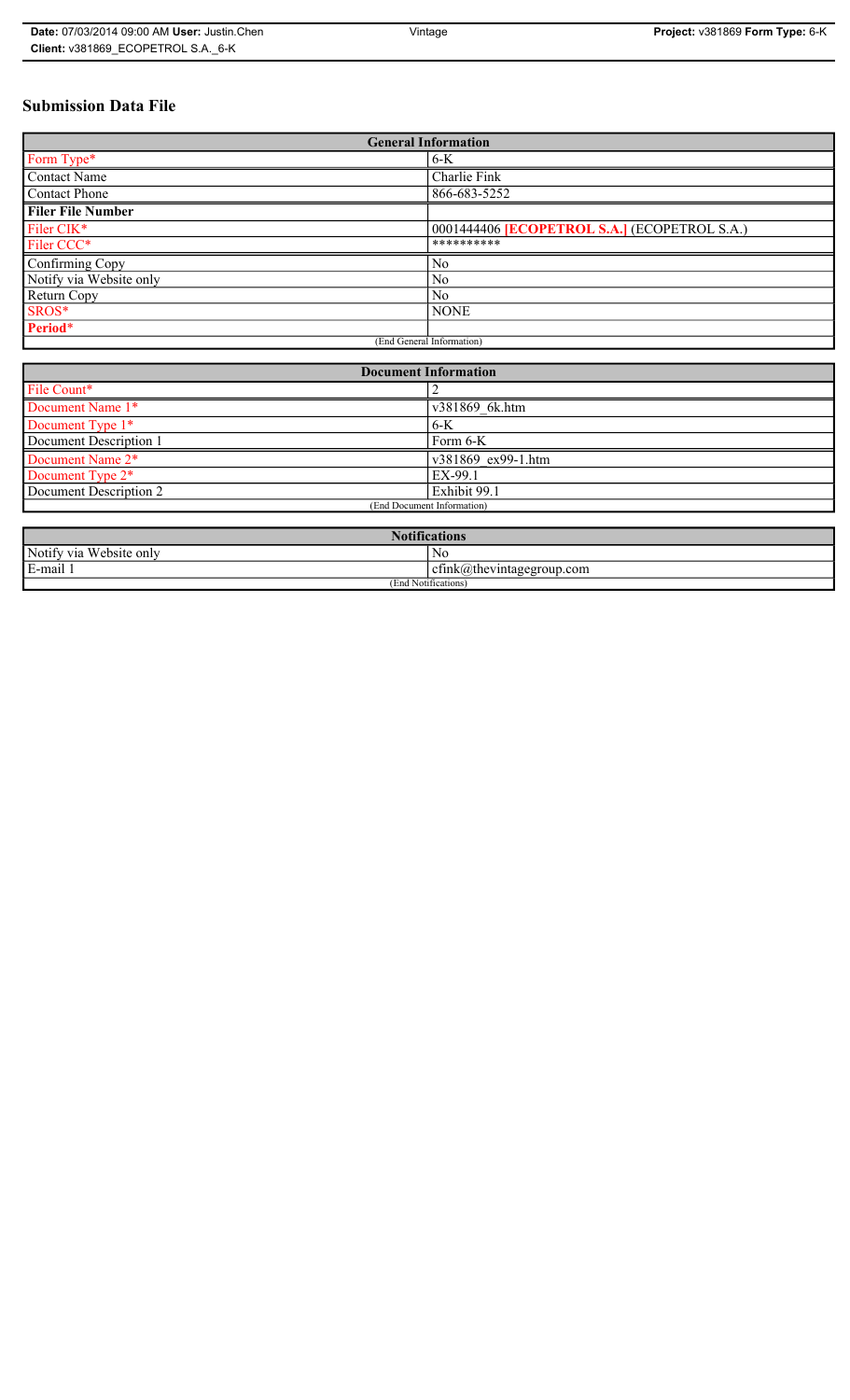### **UNITED STATES**

### **SECURITIES AND EXCHANGE COMMISSION Washington, D.C. 20549**

**FORM 6-K**

### **REPORT OF FOREIGN PRIVATE ISSUER PURSUANT TO RULE 13a-16 OR 15d-16 UNDER THE SECURITIES EXCHANGE ACT OF 1934**

For the month of June, 2014 Commission File Number 001-34175

ECOPETROL S.A.

(Exact name of registrant as specified in its charter)

N.A.

(Translation of registrant's name into English)

COLOMBIA

(Jurisdiction of incorporation or organization)

Carrera 7 No. 37 – 69 BOGOTA – COLOMBIA

(Address of principal executive offices)

Indicate by check mark whether the registrant files or will file annual reports under cover of Form 20-F or Form 40-F.

Form 20-F  $\boxtimes$  Form 40-F  $\Box$ 

Indicate by check mark if the registrant is submitting the Form 6-K in paper as permitted by Regulation S-T Rule 101(b)(1)

 $Yes \Box No \boxtimes$ 

Indicate by check mark if the registrant is submitting the Form 6-K in paper as permitted by Regulation S-T Rule 101(b)(7)

 $Yes \Box No \boxtimes$ 

Indicate by check mark whether the registrant by furnishing the information contained in this form is also thereby furnishing the information to the Commission pursuant to Rule 12g3-2(b) under the Securities Exchange Act of 1934.

 $Yes \Box No \boxtimes$ 

If "Yes" is marked, indicate below the file number assigned to the registrant in connection with Rule 12g3-2(b): 82- N/A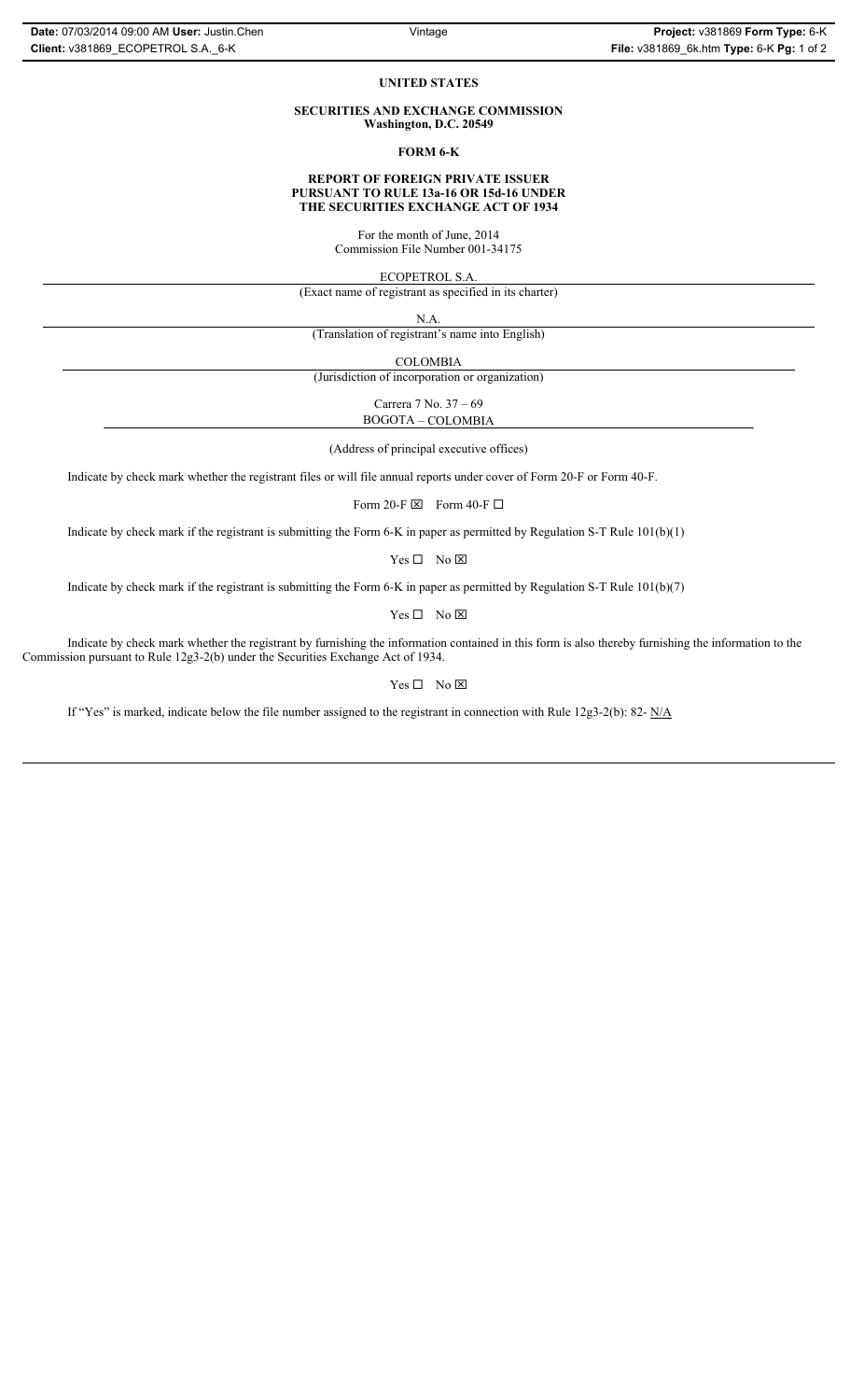| Date: 07/03/2014 09:00 AM User: Justin Chen |
|---------------------------------------------|
| Client: v381869 ECOPETROL S.A. 6-K          |

# **SIGNATURES**

Pursuant to the requirements of the Securities Exchange Act of 1934, the registrant has duly caused this report to be signed on its behalf by the undersigned, thereunto duly authorized.

Ecopetrol S.A.

By: /s/ Magda N. Manosalva Name: Magda N. Manosalva Title: Chief Financial Officer

Date: June 19, 2014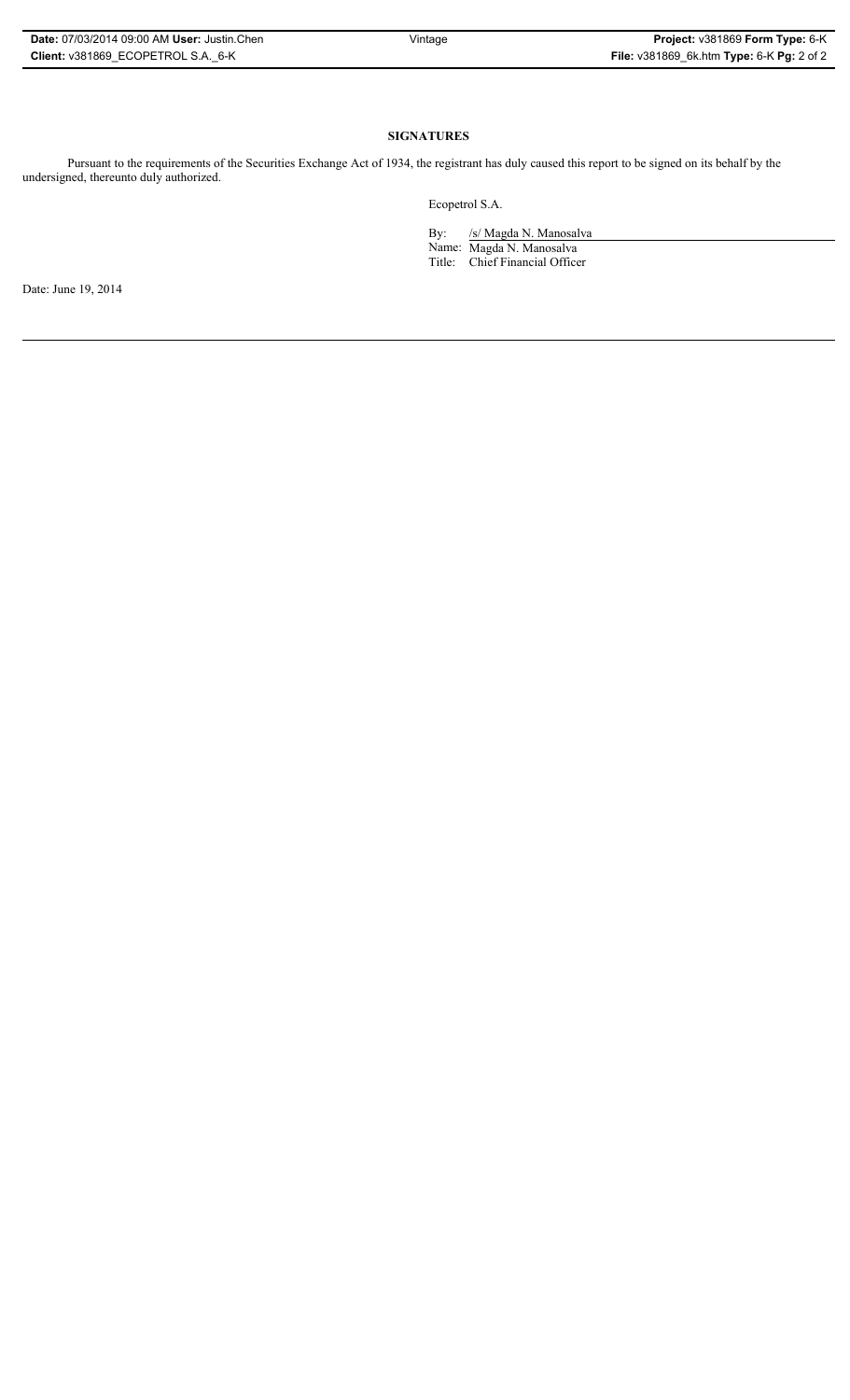### **ECOPETROL S.A. CREATES A NEW SUBSIDIARY AND REACHES AN AGREEMENT TO PARTICIPATE IN THE EXPLORATION OF TWO OFFSHORE BLOCKS IN ANGOLA**

Ecopetrol S.A. (BVC: ECOPETROL; NYSE: EC; TSX: ECP) reports that as part of the strategy of diversifying and strengthening its international exploration portfolio, the following events have taken place:

- 1. The subsidiary Ecopetrol Germany GmbH was incorporated in Frankfurt am Main (Germany), in which Ecopetrol S.A. holds an indirect share interest of 100% with a net worth of 25,000 euros. This company will incorporate a new subsidiary in Angola.
- 2. An agreement was reached with the Norwegian company Statoil to acquire, through the new subsidiary Ecopetrol Germany GmbH, a 10% participation in the blocks 38/11 and 39/11 in the Kwanza basin, located offshore Angola (Africa). The agreement is subject to approval by Sonangol E&P, the Angolan Petroleum Ministry and the other partners.
- 3. In addition to Statoil (the operator of the two blocks) the partners in block 38/11 would be Sonangol P&P, Ecopetrol Germany GmbH and the joint venture made up of White Rose Energy Ventures and Genel Energy plc (WRG), while the partners in block 39/11 would be Sonangol P&P, WRG, Total, and Ecopetrol Germany GmbH. The participation of WRG in the Blocks 38/11 and 39/11 was approved by Sonangol P.P, the Angolan Petroleum Ministry and the other partners.

The agreement with Statoil has as objective to diversity and strengthen Ecopetrol S.A.'s exploratory portfolio in areas of high potential, based on the capabilities developed in the Gulf of Mexico (U.S.) and Brazil.

## **Bogota, July 3 of 2014**

------------------------------------------ *Ecopetrol is Colombia's largest integrated oil & gas company, where it accounts for more than 60% of total production. It is one of the top 50 oil companies in the world and the fourth largest oil company in Latin America. The Company is also involved in exploration and production activities in Brazil, Peru and the United States Gulf Coast and owns the main refinery in Colombia, most of the network of oil and multiple purpose pipelines in the country, petrochemical plants, and an increasing participation in biofuels.*